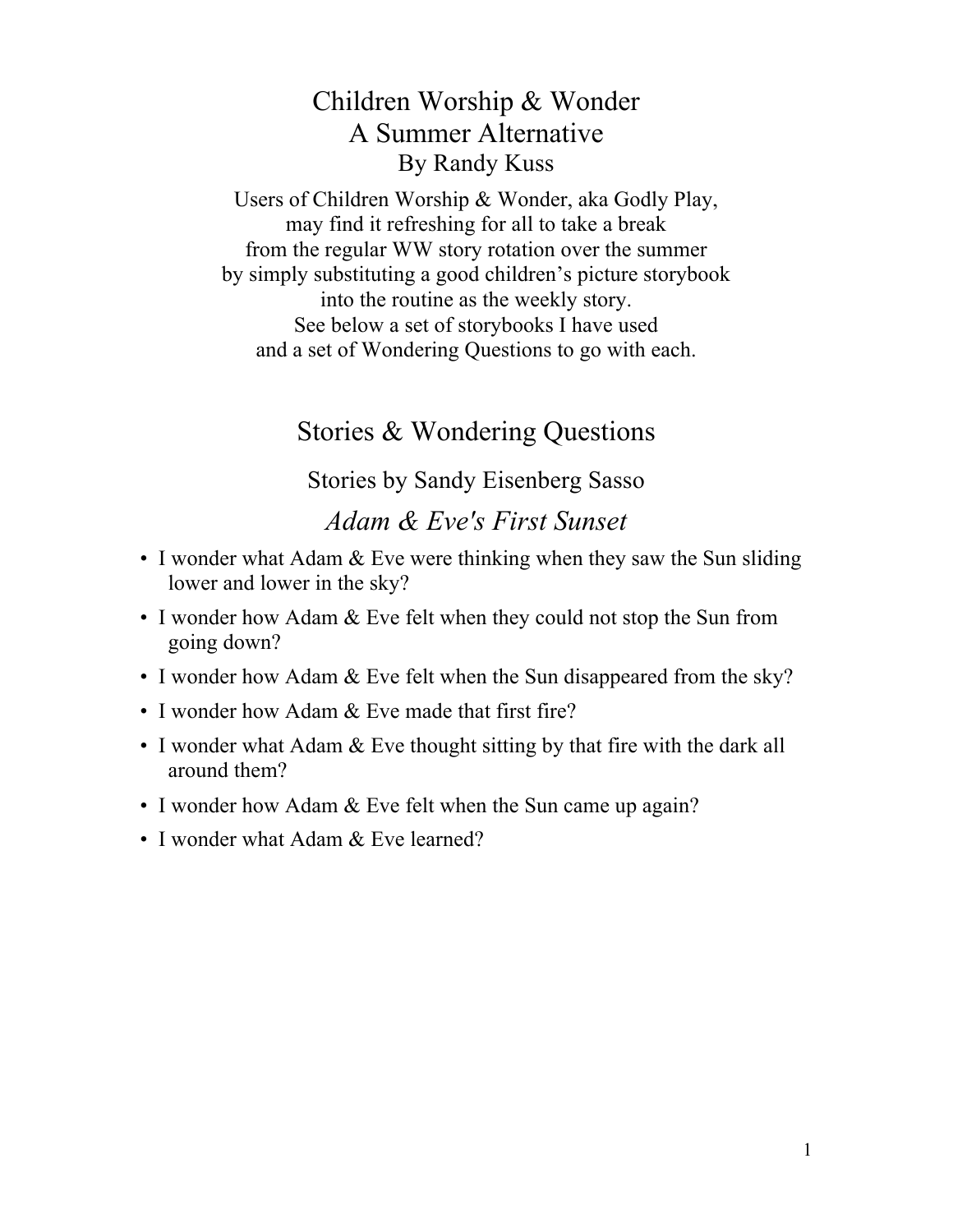## *Butterflies Under Our Hats*

- I wonder what it was like living in Chelm where "if something could go wrong, it did"?
- I wonder how the people felt when they just could not find any luck anywhere?
- I wonder how the people felt when that strange and beautiful woman came to town?
- I wonder what the people thought when they heard about butterflies of hope?
- I wonder how the people felt when they saw the butterflies?
- I wonder how the people felt when they caught the butterflies under their hats?
- I wonder how the people felt when they saw the butterflies fly away?
- I wonder how the people felt when they found just a little trace of the butterflies in their hats?
- I wonder how the people were different when they found hope?
- I wonder how we might be different when we have hope?

### *Cain & Abel: Finding the Fruits of Peace*

- I wonder what it was like when the world was new?
- I wonder how Cain & Abel felt walking around in that new world?
- I wonder how Cain felt about being the farmer?
- I wonder how Abel felt about being the shepherd?
- I wonder how Cain & Abel felt about being brothers?
- I wonder what Cain & Abel were so angry about with each other?
- I wonder how Cain felt after he hit Abel with the rock?
- I wonder how God felt about Cain & Abel?
- I wonder how God felt when people kept using rocks and swords and guns and bombs to hurt each other?
- I wonder how it might be different?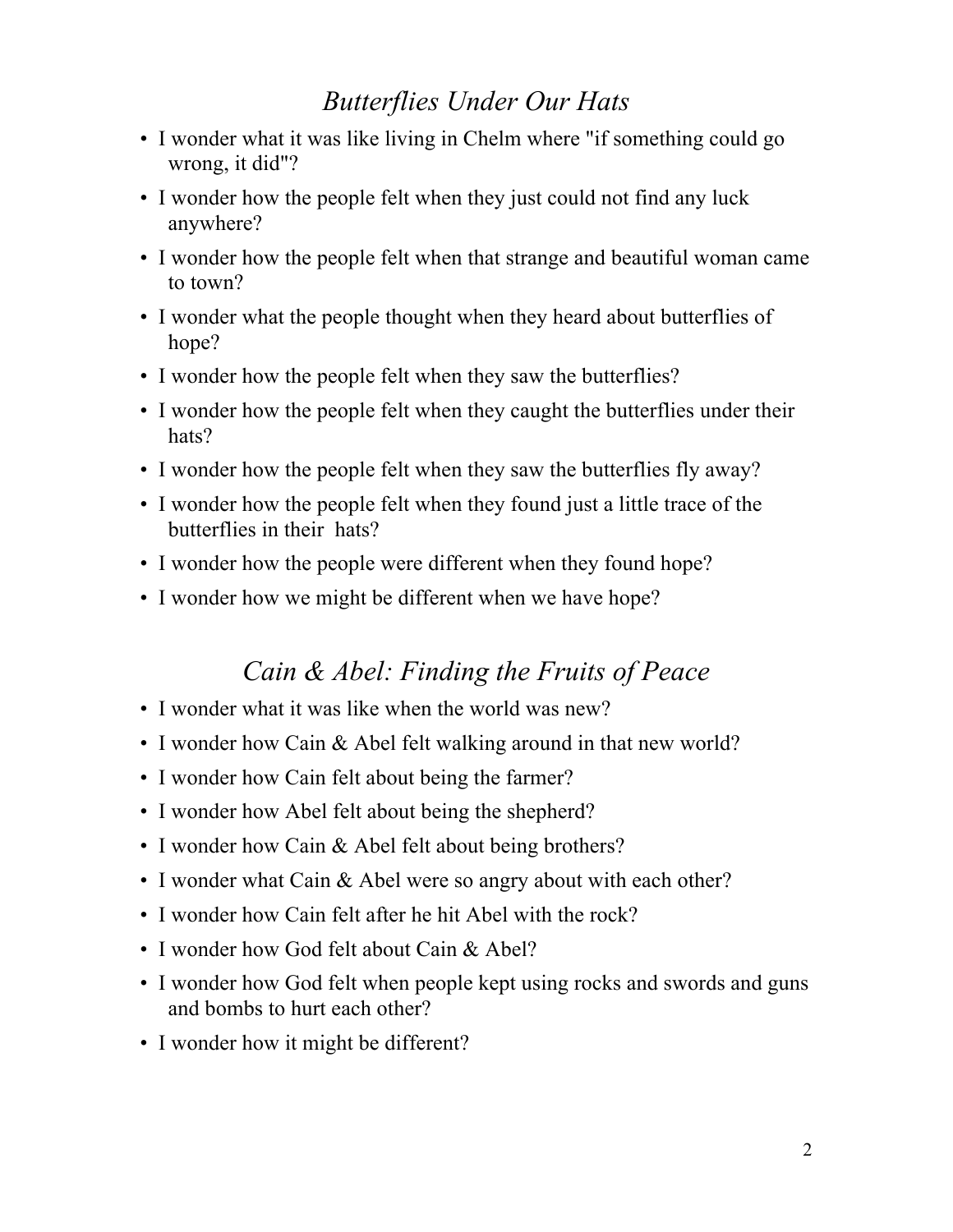# *For Heaven's Sake*

- I wonder why Isaiah loved blueberries so much?
- I wonder what you love as much as Isaiah loved blueberries?
- I wonder what heaven taste's like?
- I wonder where heaven is?
- I wonder what heaven is?
- I wonder what Isaiah learned about heaven from his grandmother?
- I wonder where you would look for heaven?

### *God In Between*

- I wonder how the people in the town felt with no roads and no windows?
- I wonder how that woman and man felt when they went looking for God out in the wide world?
- I wonder how that woman and man felt when they could not find God out in the wide world?
- I wonder how the people felt when the woman and man came back and told them they could not find God out in the wide world?
- I wonder how the people felt when the woman and man told them God helped them?
- I wonder how the people felt when the woman and man told them was right there between all of them?
- I wonder where you find God?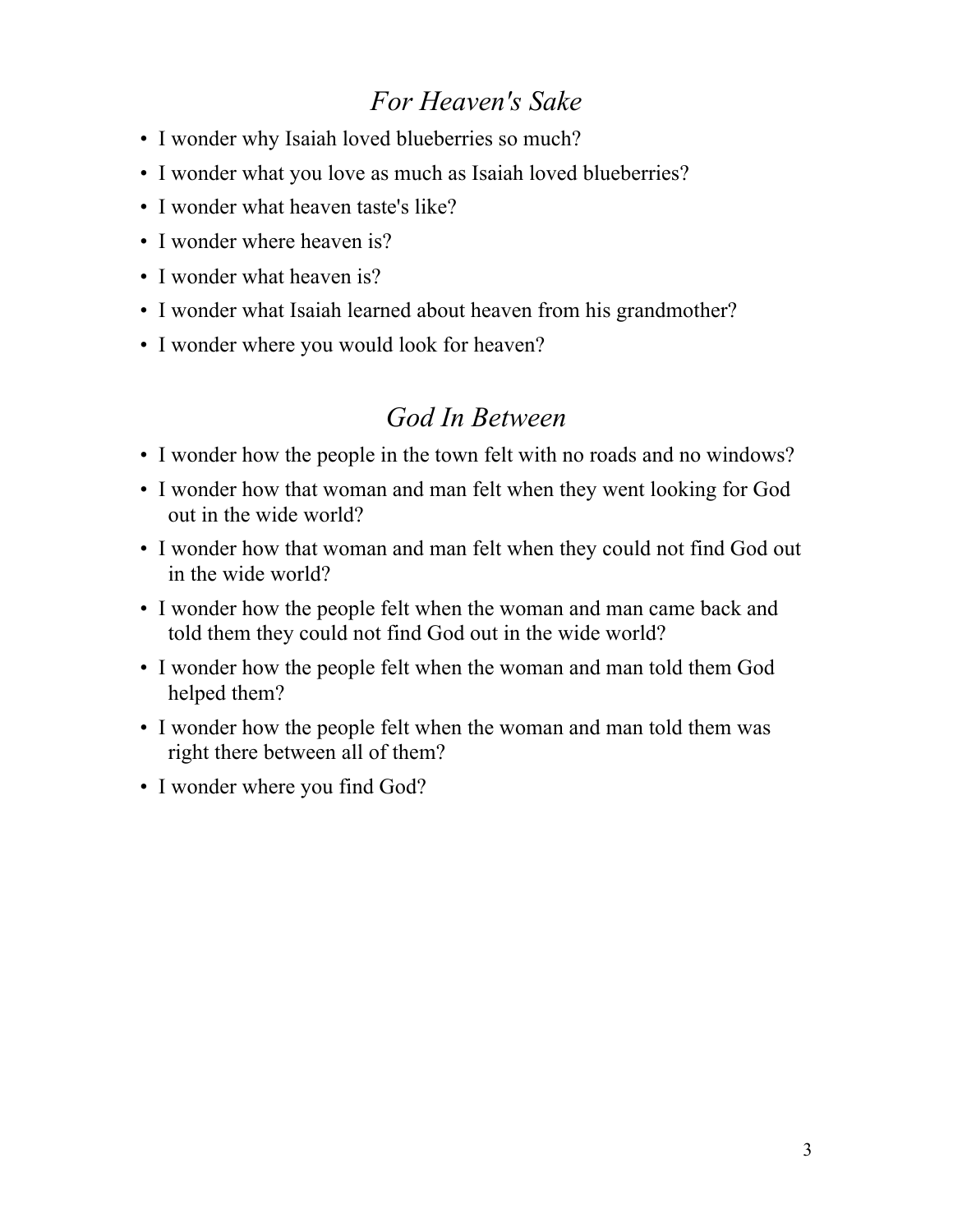# *God Said Amen*

- I wonder how the people in the Kingdom of Midnight felt when it got dark and there was no oil to light their lamps?
- I wonder how the people in the Kingdom of the Desert felt when there was no water to grow gardens?
- I wonder how the Grand Prince felt when he mounted his royal crane and set out for the Kingdom of the Desert?
- I wonder how the Grand Princess felt when she mounted her royal ostrich to go to the Kingdom of the Desert?
- I wonder what the Grand Prince thought when he neared the Kingdom of the Desert and first saw a little light and saw the Princess?
- I wonder what the Grand Princess thought when she neared the Kingdom of Midnight and first saw some water and saw the Prince?
- I wonder why the Grand Prince and the Grand Princess were so mean to each other?
- I wonder how the Grand Prince and the Grand Princess felt when they heard each other praying?
- I wonder how God felt when the Grand Prince and the Grand Princess would not help each other?
- I wonder how the boy from Midnight and girl from the Desert felt when they first saw each other?
- I wonder how the people from Midnight and from the Desert felt when they shared their water and oil with each other?
- I wonder how God felt when the people from Midnight and from the Desert helped each other?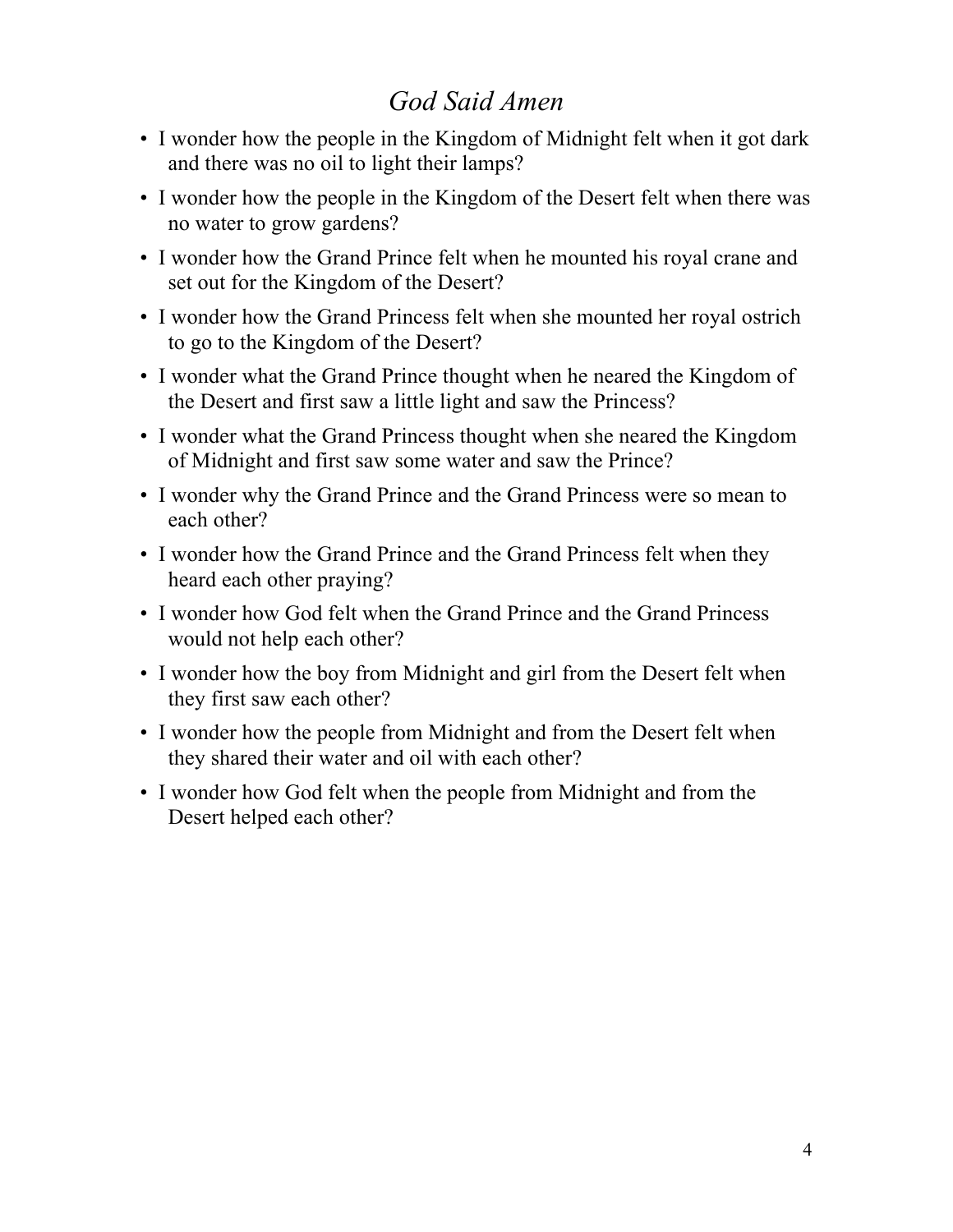## *In God's Name*

- I wonder how it felt when no one knew God's name?
- I wonder how it felt to go searching for God's name?
- I wonder how it felt when people found so many, many names for God?
- I wonder how it felt when all the people with all the many names of God came together by the quiet lake?
- I wonder how it felt to hear all the people with all the many names of God kneeling by the quiet lake and calling out their names for God?
- I wonder how God felt about all of this?
- I wonder what you think God's name is?

## More Great Stories

#### *And God Created Squash* Martha Whitmore Hickman

- I wonder what it was like before God made anything?
- I wonder how God felt making Light?
- I wonder how God what God was thinking when God made all the animals?
- I wonder how the animals felt to be here?
- I wonder how the first people felt when they looked around at all of Creation?
- I wonder how you feel looking around at all the God created?
- I wonder how you feel to be alive?
- I wonder how it feels to know God is here with us?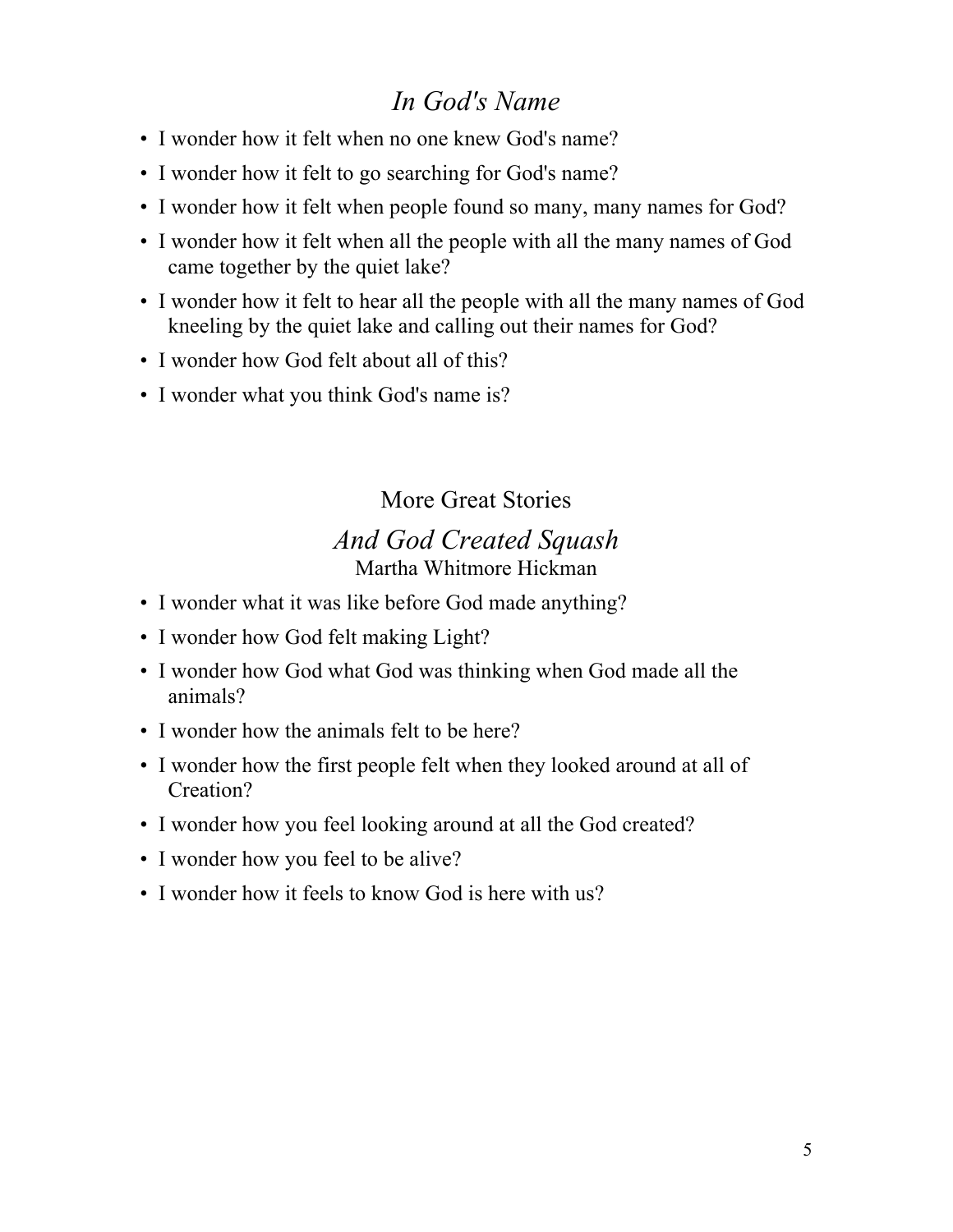## *In God's Hands*

Lawrence Kushner & Gary Schmidt

- I wonder how Jacob felt when he went to worship and fell asleep?
- I wonder how David felt when he worked and worked but could not feed his family?
- I wonder how Jacob felt when he woke up and worship and heard those words about baking challah bread?
- I wonder how Jacob felt bringing the bread to the synagogue and putting it in the holy ark?
- I wonder how David felt when he opened the holy ark and found the bread?
- I wonder how God felt about all of this?
- I wonder how Jacob and David felt when the rabbi showed them it was not God baking the bread or eating the bread but it was Jacob and David?
- I wonder how God felt when Jacob and David became friends?
- I wonder what Jacob and David learned about God's hands?
- I wonder how you might be God's hands?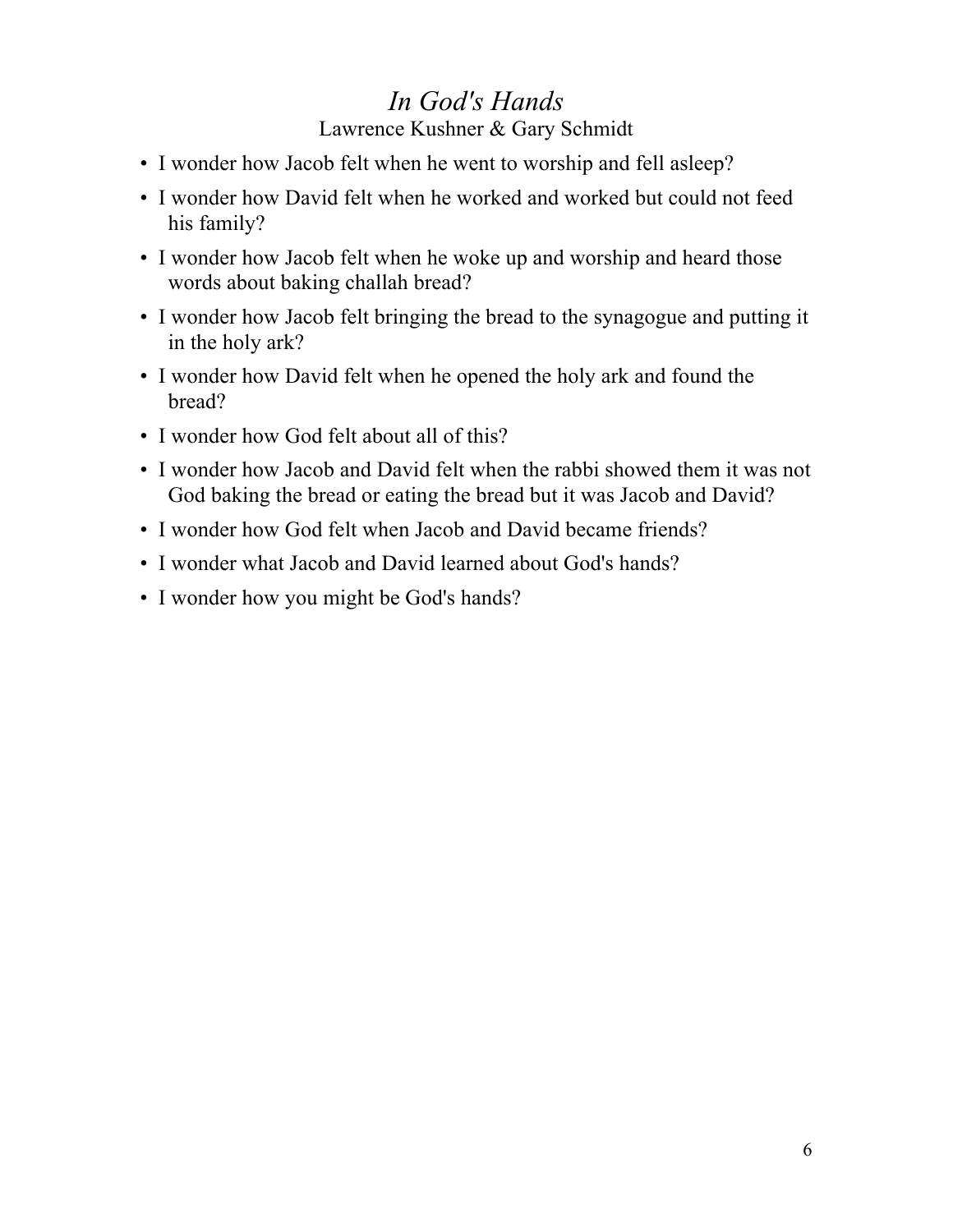#### *Koala Lou* Mem Fox

- I wonder how it felt when Koala Lou heard her mother say: *"Koala Lou, I DO love you!"*?
- I wonder how it felt when Koala Lou's mother was so busy she didn't have time to say that anymore?
- I wonder how Koala Lou felt when she decided to enter the Bush Olympics?
- I wonder how Koala Lou felt when she was training for the Bush Olympics?
- I wonder how Koala Lou felt when she saw how fast Koala Klaws climbed?
- I wonder how Koala Lou felt climbing up that tree?
- I wonder how Koala Lou felt when she came in second?
- I wonder how Koala Lou felt when she came in second and heard her mother say: *"Koala Lou, I DO love you! I alway have and I always will!"*?

# *Old Turtle*

#### Douglas Wood

- I wonder what it was like when all the animals and rocks and wind and water and trees and birds and fish could speak and understand one another?
- I wonder what they all were arguing about?
- I wonder how they all felt when Old Turtle spoke up?
- I wonder how they all felt when Old Turtle told them God was all the different ways they imagined?
- I wonder how they all felt when Old Turtle told them about human beings coming into the worlds?
- I wonder how the people forgot where God was?
- I wonder how the people started remembering God again?
- I wonder what made Old Turtle smile?
- I wonder what makes God smile?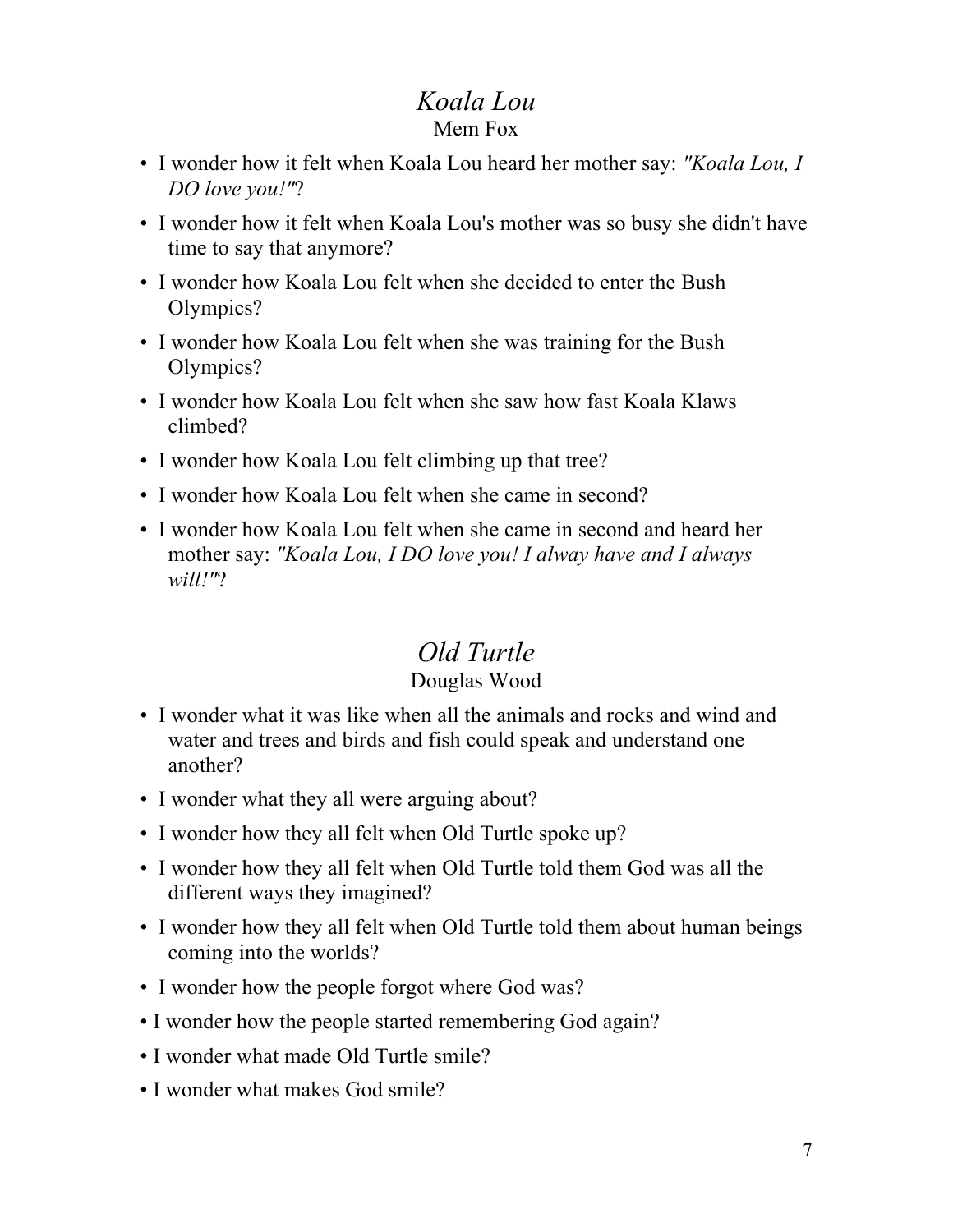### *Something From Nothing* Phoebe Gilman

- I wonder how Joseph's Grandfather felt when he was making that blanket for baby Joseph?
- I wonder how it felt to baby Joseph when he was wrapped in that blanket?
- I wonder how Joseph felt when his mother said his blanket was "frazzled and worn, unsightly and torn . . . it is time to throw it out"?
- I wonder how Joseph's Grandfather felt when that old blanket was brought to him?
- I wonder what Joseph's Grandfather was thinking as he worked on the blanket to make it into a jacket?
- I wonder how Joseph felt when his Grandfather brought him his new jacket?
- I wonder how Joseph felt when again and again and again his jacket and then his vest, then his tie, then his handkerchief wore out?
- I wonder how Joseph felt when again and again and again his Grandfather took his jacket and then his vest, then his tie, then his handkerchief and made something new?
- I wonder how Joseph felt when he lost his button?
- I wonder how Joseph felt when he wrote his story?